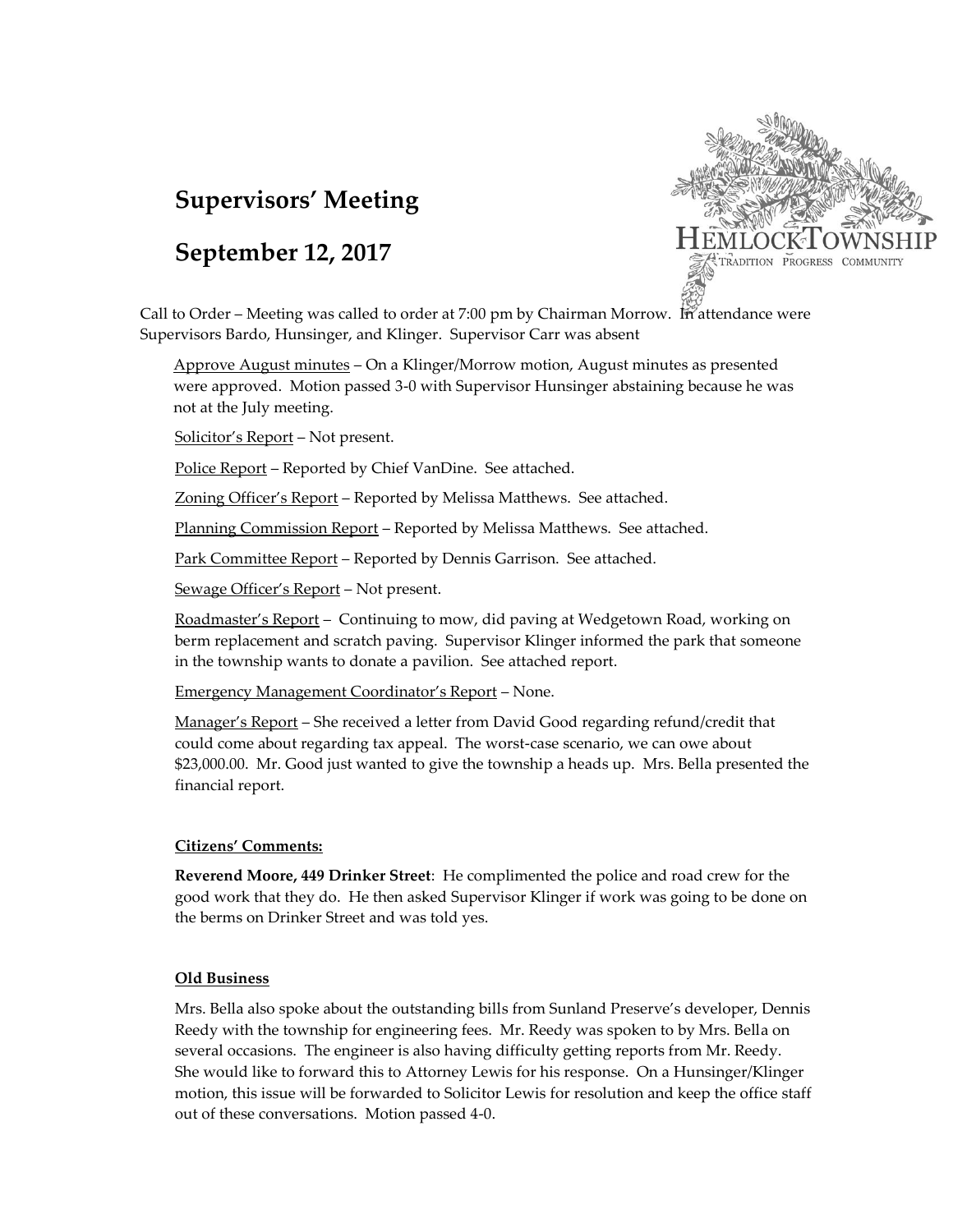- **1.** *Flood Buyout Update* On September 1, 2017, Mrs. Bella participated in a webinar presented by PEMA. There is a temporary hold on the buyout funds due to the recent severe weather events in the country. She was told to move ahead on the appraisals.
- **2.** *Ordinance Amendment Update* Mrs. Bella stated that there will be no public hearing in October. Attorney Trathen is working on the language for the advertisement and letters still need to be sent out to adjacent properties. She thinks we may be prepared in time for the November meeting.

### **New Business**

- 3. *Pension Minimum Municipal Obligation (MMO) presentation* Mrs. Bella presented the calculated minimum obligation for the 2018 payroll to the board as required.
- 4. *Consideration to Hire Part-Time, As-Needed Road Crew Personnel* Supervisor Klinger would like to hire Scott Reabuck as a part time road crew employee for winter plowing. On a Klinger/Bardo motion, approval was given to hire Mr. Reabuck. Motion passed 4- 0.
- 5. *Consideration of Resolution 09-12-2017 to enter into a lease agreement with First Columbia Bank* – Mrs. Bella presented a resolution to enter into a lease agreement with First Columbia Bank regarding the purchase of a F550 Truck for the road crew. On a Klinger/Bardo motion, Resolution 09-12-2017 was approved. Motion passed 4-0.

### **Other Business**

- 6. *Halloween Trick or Treating:* Tuesday, October 31, 6-9 p.m.
- **7.** *Budget Workshop dates, September 18, 19 & 20, 2017 at 6:00 p.m.* –

Ms. Matthews provided the final ordinance review corrections to the supervisors. On a Bardo/Morrow motion, approval was given to forward to our codifier after the public hearing is held. Motion passed 4-0.

Ms. Matthews requested to have the application fees waved for the campers on Creek Road to get into compliance. We will request that they fill out an application, provide information for sewage disposal and an evacuation plan. On a Morrow/Bardo motion, permission is given for a one-time permit fee waiver. Motion passed 4-0.

Chief VanDine stated that they have no part-time candidates and requested to advertise in the local paper for the position. On a Bardo/Hunsinger motion, Chief VanDine can advertise for a part time officer when necessary. Motion passed 4-0.

Michael DeMarco informed Mrs. Bella that there is a vacancy on the Sewer Co-Op Board and asked if we knew of anyone who would be interested. Mary Ann Dalkiewicz is